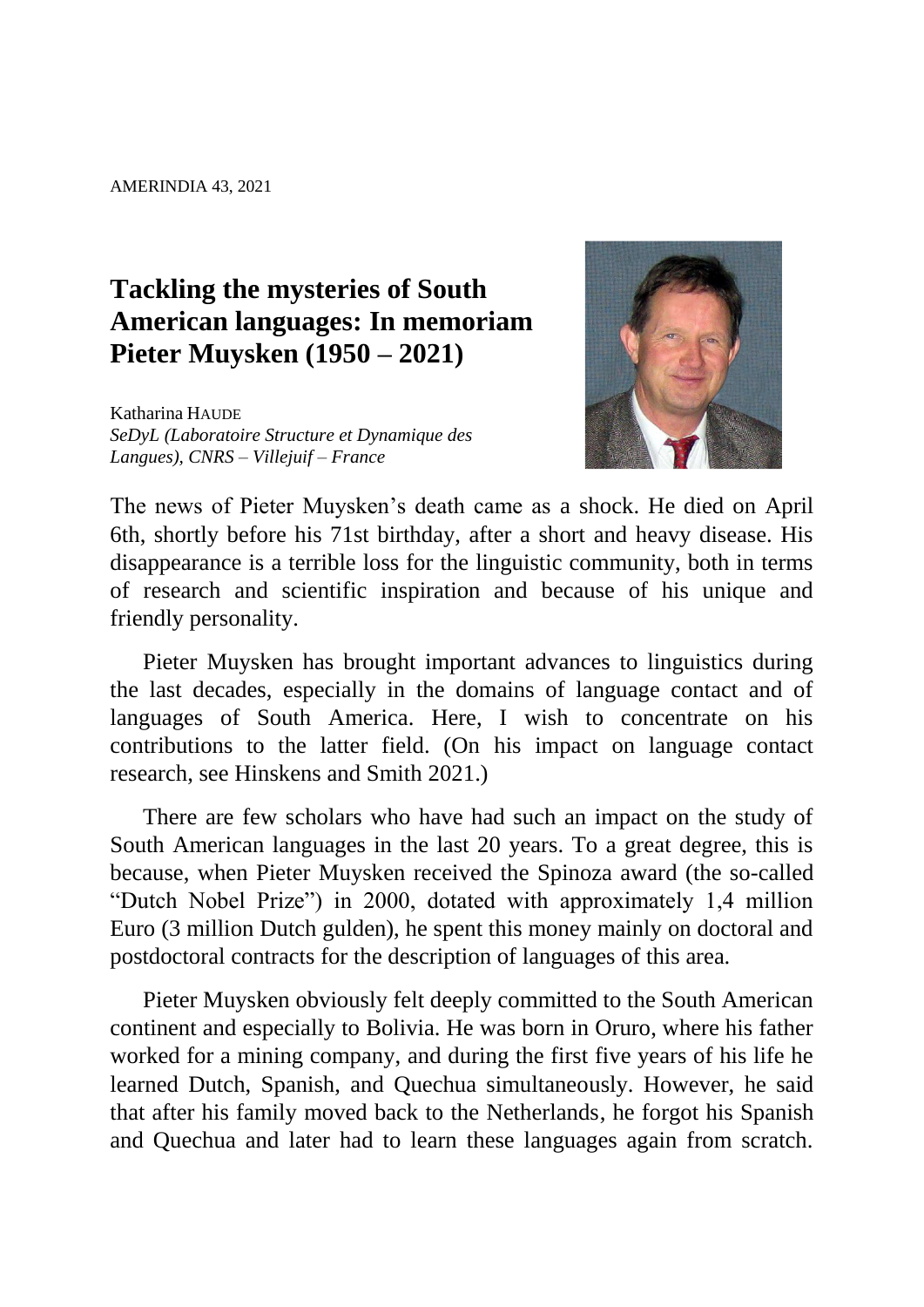This fate – the fact that a small child can easily grow up with several languages, but that this knowledge can just as easily be lost if not constantly exercised – may have been one of the reasons that got him fascinated in language contact and multilingualism. Latin American studies and creole languages were the topics he concentrated on right from the beginning of his career in linguistics, and are the ones he is most associated with. This is reflected by his degrees and by the titles of the various academic positions he held.

In 1972, Muysken received his B.A. in Latin American Studies and Spanish from Yale University, where he also graduated in 1974 with an M.A. thesis entitled *Some syntactic aspects of creolization*. He received his doctorate in 1977 in Amsterdam with a dissertation entitled *Syntactic developments in the verb phrase of Ecuadorian Quechua*. In 1989 he was promoted to the rank of Professor of General Linguistics, more particularly Sociolinguistics and Creolistics. In 1998, he moved to Leiden University, where he became Professor of Linguistics in the specialisation of Ibero-American Linguistics. In 2001, finally, he was appointed Professor of Linguistics at the department of General Linguistics of Radboud University Nijmegen, from where he retired in 2017.

It was during this last professorship – although the only one that did not bear any further specification in its name – that he intensified his endeavours on the research and documentation of Native American languages, thanks to the above-mentioned Spinoza award. My colleague Rik van Gijn and I started our doctoral contracts in this project on the same day at which Pieter took his position, and we spent almost five years nextdoor to his office<sup>1</sup>. Pieter's cheerful personality set the tone for these years, his door was always open, and I was impressed by his psychological insights – quite important when dealing with people at this crucial stage of their lives.

With the Spinoza award, Pieter financed the 10-year project «Lexicon and Syntax», which included a research strand on the so-called South American paradoxon: Why is it that in South America, a few huge and wide-spread families (Arawakan, Cariban, Tupi-Guaraní, Macro-Gê)

 $\overline{a}$ <sup>1</sup> Thanks to Rik for informing me about Pieter's condition and finally, his death.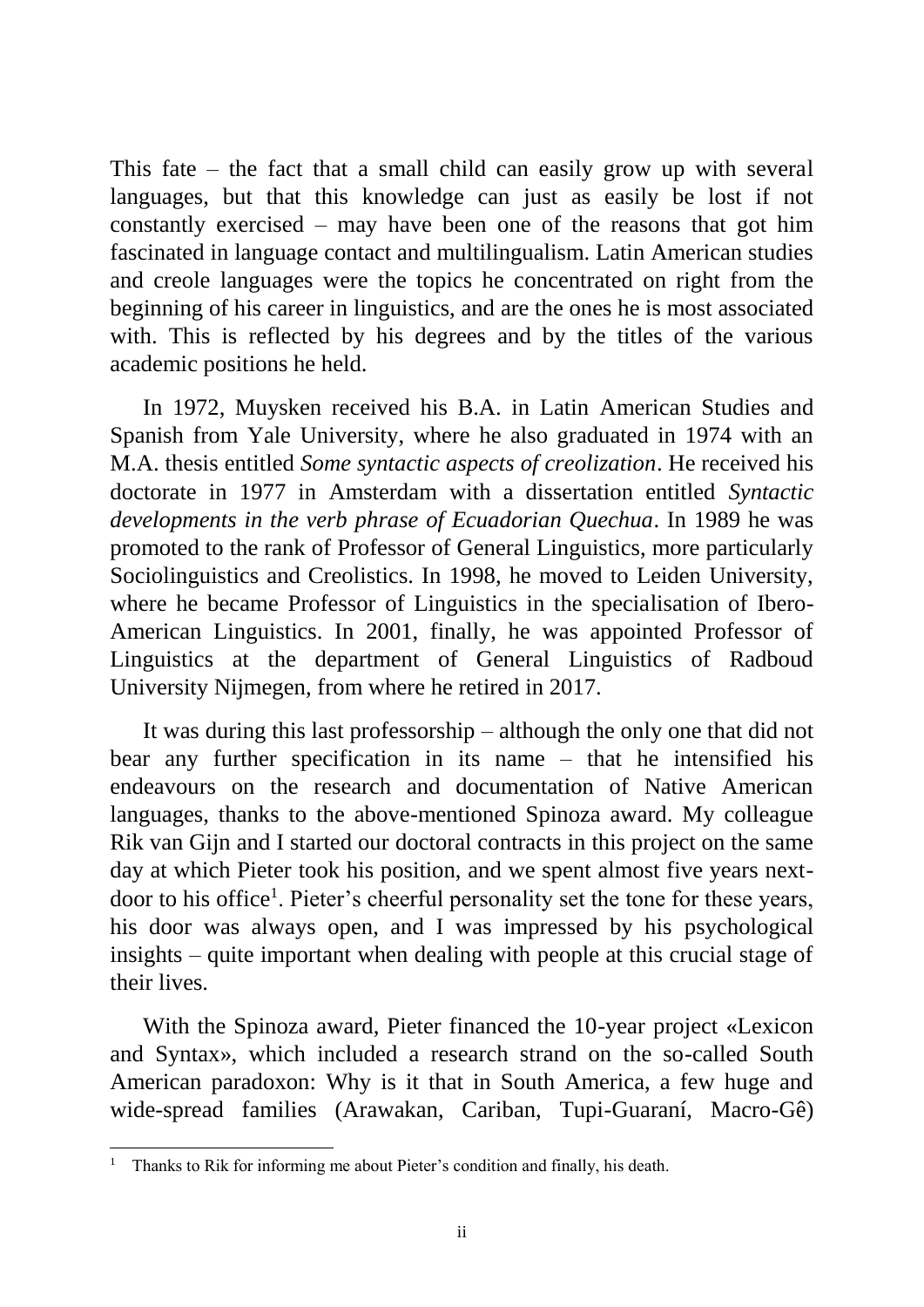coexist with a particularly high number of tiny families and isolates ? It was typical of Pieter's approach to academia that he always had in mind the big questions, but did not pretend to be able to solve them within the scope of one such project. In practice, the focus of the Spinoza project was to lay the groundwork necessary for eventually getting closer to the answer.

Therefore, first of all, Muysken focused on the grammatical description of the isolates of the Bolivian-Brazilian border area (tentatively called the « Guaporé-Mamoré area », Crevels and van der Voort 2008). The project yielded a number of doctoral dissertations on languages especially from this area, some of them being the first comprehensive descriptions of these languages: Kanoê of the Brazilian Amazon area, which had only five remaining speakers at the time of description (Bacelar 2004); in Bolivia, the Andean-foothill languages Mosetén (of the tiny Mosetenan family; Sakel 2003) and Yurakaré (van Gijn 2006); and Movima of the Bolivian « Moxos » area (Haude 2006). These studies were complemented by descriptions of languages in Bolivia belonging to the large families of South America, such as Baure (Arawakan; Danielsen 2007) of the Moxos area and Yuki (Tupi-Guaraní; Villafañe 2004) of the Andean foothills. Pieter's « first love », the Andean area, was represented by a grammar on the extinct language Uchumataqu (Uru-Chipaya; Hannss 2008). Postdoctoral researchers were involved in the project as well. Mily Crevels went in search for speakers of Itonama (and indeed found some, with whom she worked for several years), Cayuvava and Canichana (which seem to have no more speakers) in the Moxos area. Simon van de Kerke met the last speakers of the near-extinct foothill language Leko. We do not know if and when all these languages would have been described without Pieter's initiative; many of them are critically endangered, and for some this was the last chance to be described with the collaboration of native speakers.

Another important result of the Spinoza project was the collection *Lenguas de Bolivia* (Crevels and Muysken 2009, 2012, 2014, 2015), which contains grammar sketches of the 34 native language of Bolivia and is intended for a Bolivian readership. Putting this collection together was an enormous effort for the editors. It involved not only contacting and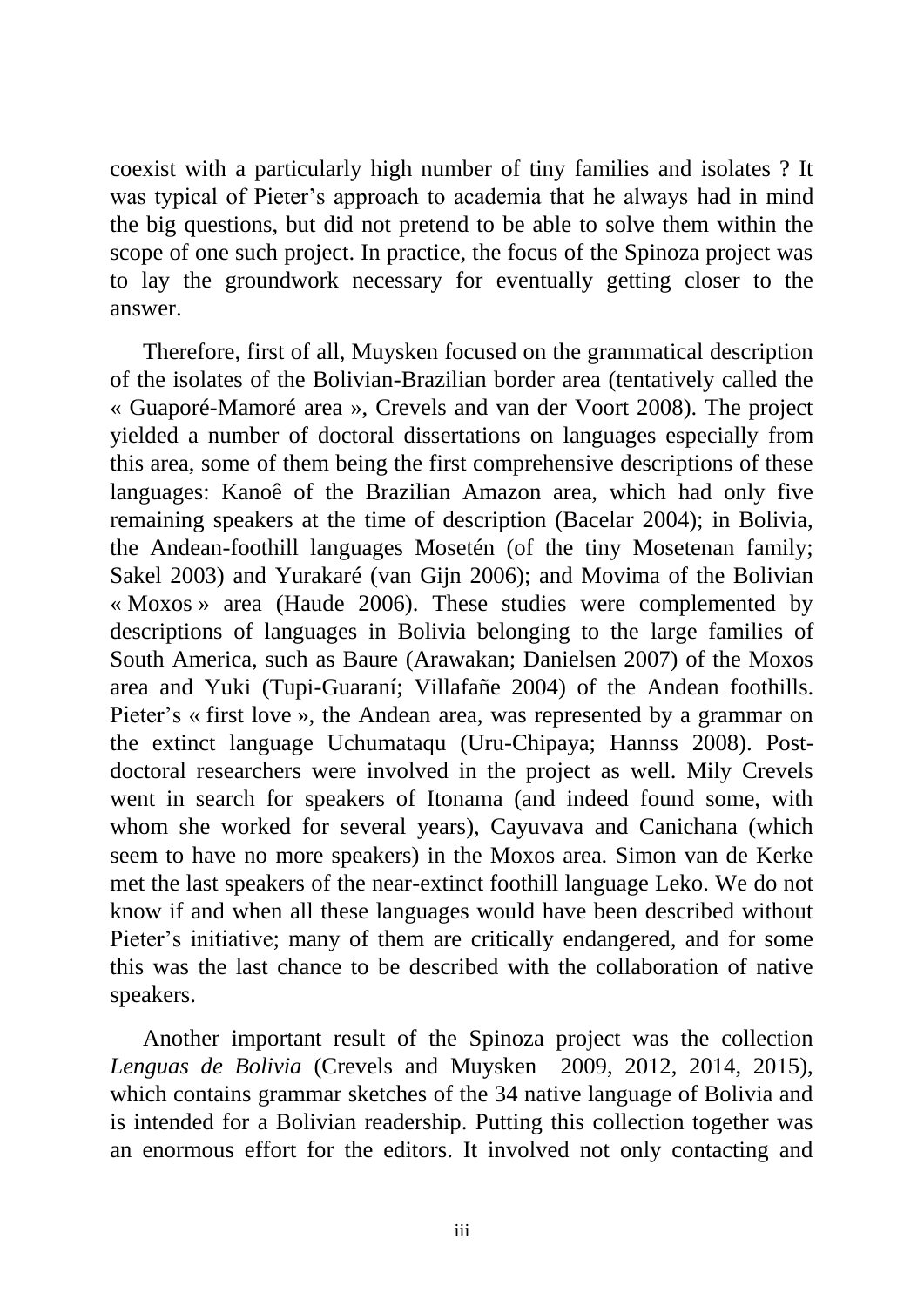communicating with all the experts on the respective languages in different countries, proof-reading or translating the contributions, but also taking care of the publicity and the distribution of the volumes in Bolivia. The achievement this work represents cannot be overestimated. Most of the publications in the Spinoza project – like in Western academia in general – were written in English, and Bolivians (especially non-linguists) have only limited access to them. Offering readable grammar sketches of all the languages of Bolivia in Spanish to the larger public in the home country of these languages seems like a natural outcome of such a project, but still, it is not self-evident. Even though the a large part of the work was done by his collaborator Mily Crevels: The fact that Pieter took this enterprise so seriously reflects his unselfish attitude towards his research.

Towards the end of the Spinoza project, Pieter obtained an ERC Advanced Grant for the project *Traces of Contact*, which he used to complement the ground-laying language descriptions with a larger areal perspective. Theses were produced on noun-phrase structure (Krashnoukova 2012), on the encoding of tense, aspect, mood, and evidentiality (Mueller 2013), and on argument structure (Birchall 2014) in native languages of South America. Furthermore, Pieter co-edited a collective volume with topics on native South American languages (O'Connor and Muysken 2014).

All this is just an excerpt of the results that emerged from Pieter's initiatives. Pieter was a wonderful person and will be greatly missed. But even this short overview shows that he has achieved a lot of what he wanted to do in his life, and that he has given a lot to the world. Without Pieter, many of us would not be where we are now, and much of the knowledge on South American languages (and not only on them) would not exist today. May he rest in peace.

## **References**

- Adelaar, Willem, & Pieter C. Muysken. 2004. *The Languages of the Andes*. Cambridge: Cambridge University Press.
- Alexander-Bakkerus, Astrid. 2005. *Eighteenth-century Cholón*. Utrecht: LOT publications.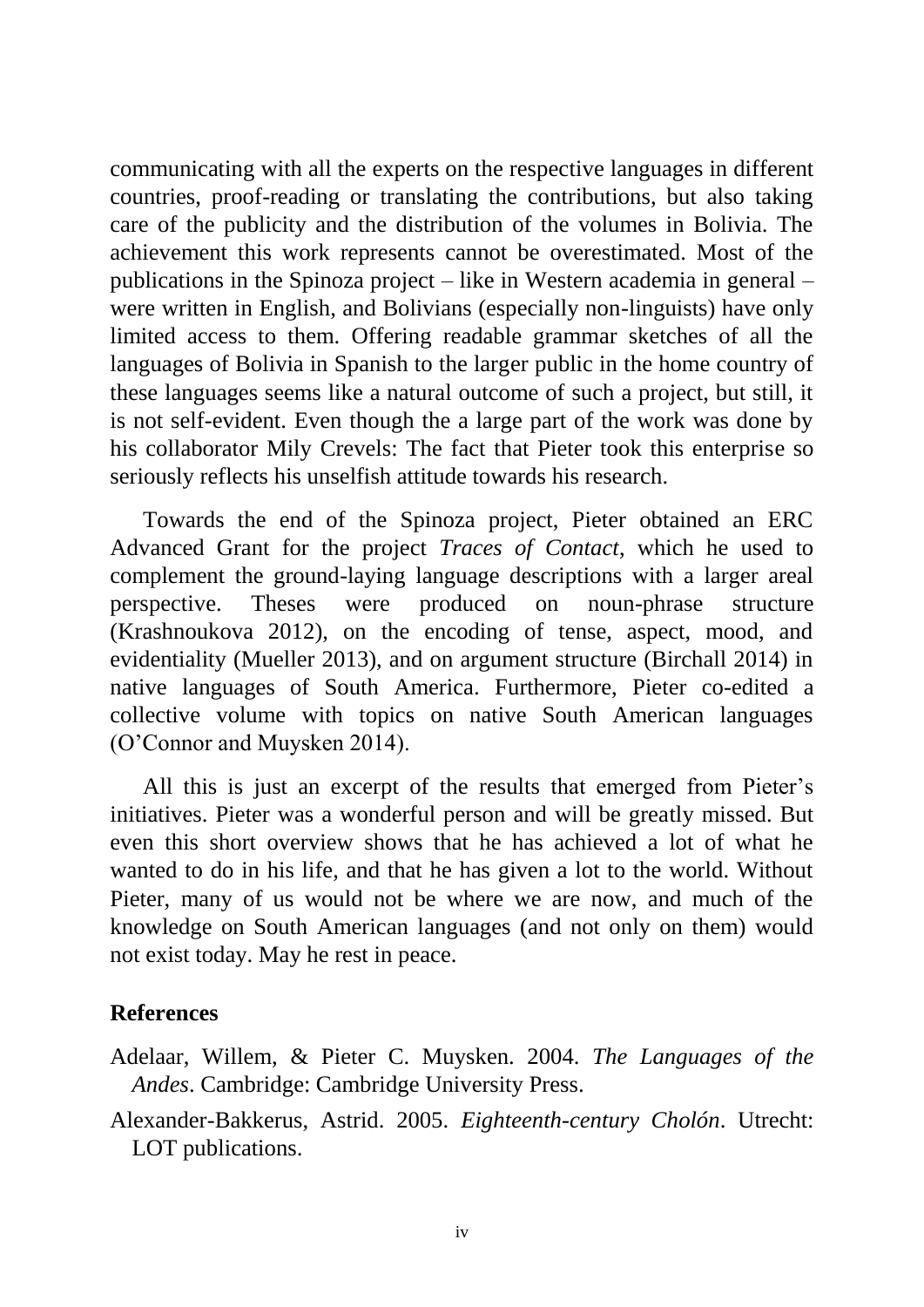- Bacelar, Laércio N. 2004. *Gramática da língua Kanoê*. Doctoral dissertation, Radboud University Nijmegen.
- Birchall, Joshua. 2014. *Argument marking patterns in South American Languages*. Utrecht: LOT publications.
- Crevels Mily & Pieter C. Muysken (Eds.) (2015), *Lenguas de Bolivia, Tomo IV: Temas nacionales*. La Paz: Plural editores.
- Crevels Mily & Muysken P.C. (Eds.) (2014), *Lenguas de Bolivia, Tomo III: Oriente*. La Paz: Plural editores.
- Crevels Mily & Muysken P.C. (Eds.) (2012), *Lenguas de Bolivia, Tomo II: Amazonía*. La Paz: Plural editores.
- Crevels Mily & Muysken P.C. (Eds.) (2009), *Lenguas de Bolivia, Tomo I: Ambito andino*. La Paz: Plural editores.
- Crevels, Mily, & Hein van der Voort. 2008. The Guaporé-Mamoré region as a linguistic area. *From linguistic areas to areal linguistics 90*: 151- 179.
- Danielsen, Swintha. 2007. *Baure: an Arawak language of Bolivia*. Leiden: CNWS publications.
- van Gijn, Rik. 2006. *A Grammar of Yurakare*. Doctoral dissertation, Radboud University Nijmegen.
- Hannss, Katja. 2008. *Uchumataqu. The lost language of the Urus of Bolivia. A grammatical description of the language as documented between 1894 and 1952*. Leiden: CNWS.
- Haude, Katharina. *A Grammar of Movima*. Doctoral dissertation, Radboud University Nijmegen.
- Hinskens, Frans and Smith, Norval. "In Memoriam Pieter Muysken" The Linguistic Review, vol. 38, no. 2, 2021, p. 315-319. https://doi.org /10.1515/tlr-2021-2067
- Krasnoukhova, Olga. 2012. *The Noun Phrase in the Languages of South America*. Utrecht: LOT publications.
- Mueller, Neele. 2013. *Tense, Aspect, Modality, and Evidentiality Marking in South American Indigenous Languages*. Utrecht: LOT publications.